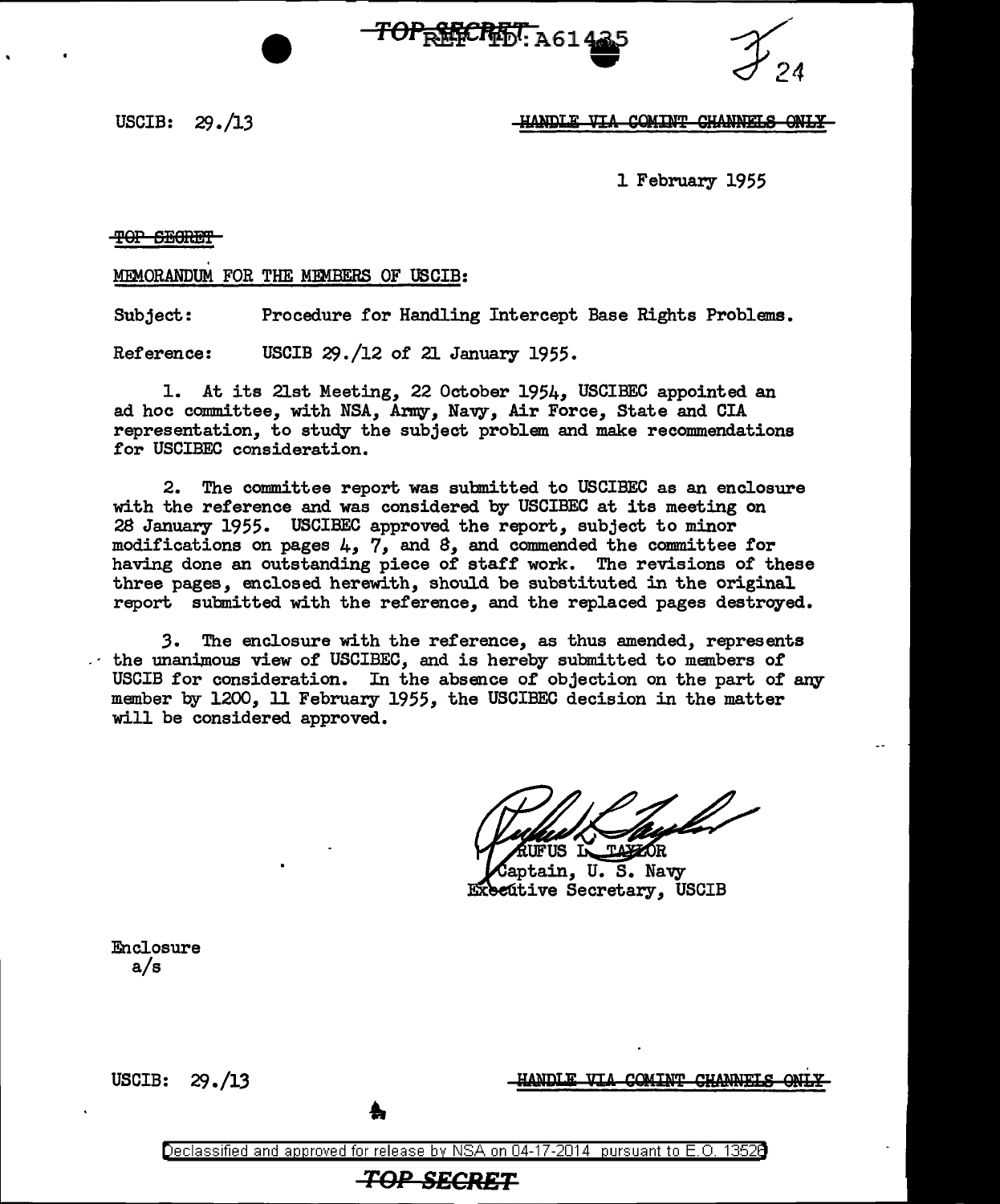#### T<del>OP SECRET</del>

2 Handling for OSD all discussion and correspondence on relevant Third Party COMINT arrangements; details of the mission or operation of COMINT facilities; and any guid pro quo involving provision of COMINT traffic, training or information, when such duties have not been assigned to NSA.

-

(b) The Service Executive Agent of the Department of Defense for each country is responsible for:

TOPRBERET: A61435

- 1 Preparing and furnishing, through the Secretary of Defense, to the Department of State the "package" requirements for both base rights and site surveys.
- 2 Requesting the Area Command Headquarters involved to conduct site surveys.
- c. Department of the Army
	- (1) The requirements for Army intercept facilities overseas are coordinated unofficially by NSA with the Army Security Agency  $(ASA)$ , and are submitted by  $ASA$  through the Assistant Chief of Staff, G-2, Department of the Army, for inclusion in the Survey of Current U.S. Base Requirements Outside the Continental Limits of the U.S. Acting for G-2, Department of the Army, ASA serves as the point of contact for all matters concerning Army COMINT base requirements and effects coordination and exchange of information with other Services and Agencies in this field as appropriate.
	- (2) Within the Department of the Army, the ACofS G-3 is responsible for the preparation, consolidation and annual review of the U.S. Army base requirements overseas and presentation of the requirements to the JCS for consideration and approval. G-3 DA specifically:
		- (a) Supervises the Department of the Army participation in negotiations for overseas bases.

-4-

# **TOP SECRET**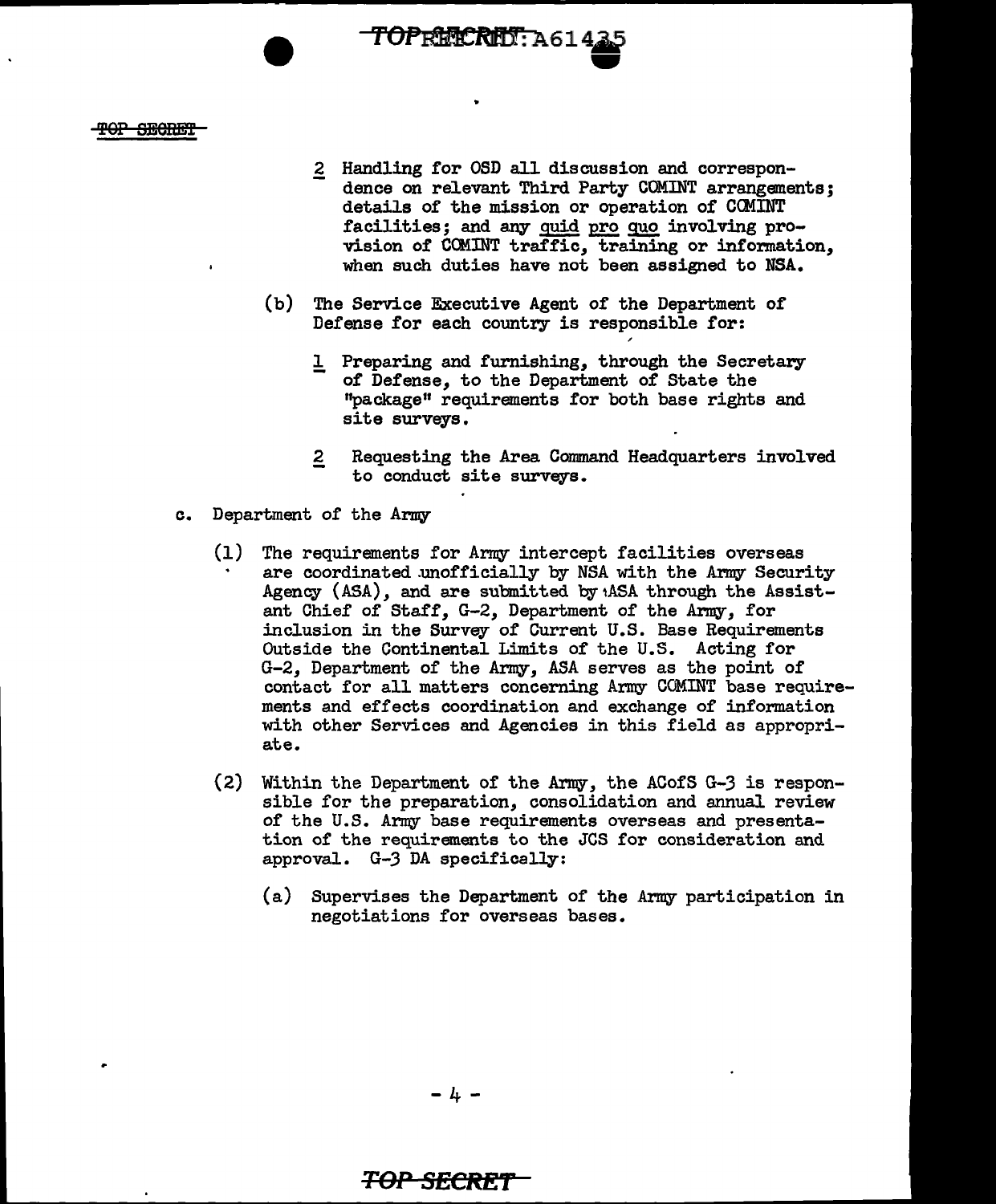#### TOP SECRET

 $(4)$  The Director of Plans will upon receipt of a "Statement" of Requirements" from the Director of Operations, which will necessitate international negotiations, initiate the necessary action to consolidate the AF requirements with those of the Army and the Navy in a "statement of" U.S. military requirements" which may be used as a basis for negotiations.

TOPREERET: A614

**W'** 

#### THE AIR FORCE AS EXECUTIVE AGENT

- (5) The preliminary work of any particular series of negotiations is the responsibility of one military department, as mutually agreed, which acts as the coordinating agency within the Department of Defense throughout the course of negotiations and until an agreement is successfully concluded.
- (6) The preliminary work of the Air Force when designated Service Executive Agent, prior to the opening of negotiations, consists of three steps:
	- (a) Consolidating the military requirements of the three Services into a single "statement of U.S. military requirements".
	- (b) Insuring that a draft of an appropriate agreement is prepared; or, in the absence of such a document, indicating the type of arrangements desired.
	- (c) Coordinating with the Services the development of negotiating instructions for presentation to the the Secretary of Defense for further coordination with the State Department and the other interested agencies.
- (7) The Director of Plans, Hq USAF (when designated Executive Agent) will in coordination with the Air Force General Council, the Department of State, and the other Services, insure that a proposed governmental agreement to provide the necessary military rights, is prepared. If a formal full-scale agreement is not required, instructions as to the type of arrangements required will be prepared as a substitute: The Director of Plans, Hqs USAF, will complete the "negotiating package" normally consisting of:
	- (1) A statement of military requirements.
	- (2) Proposed governmental agreement.

# **'l'Of'** *SECRET*